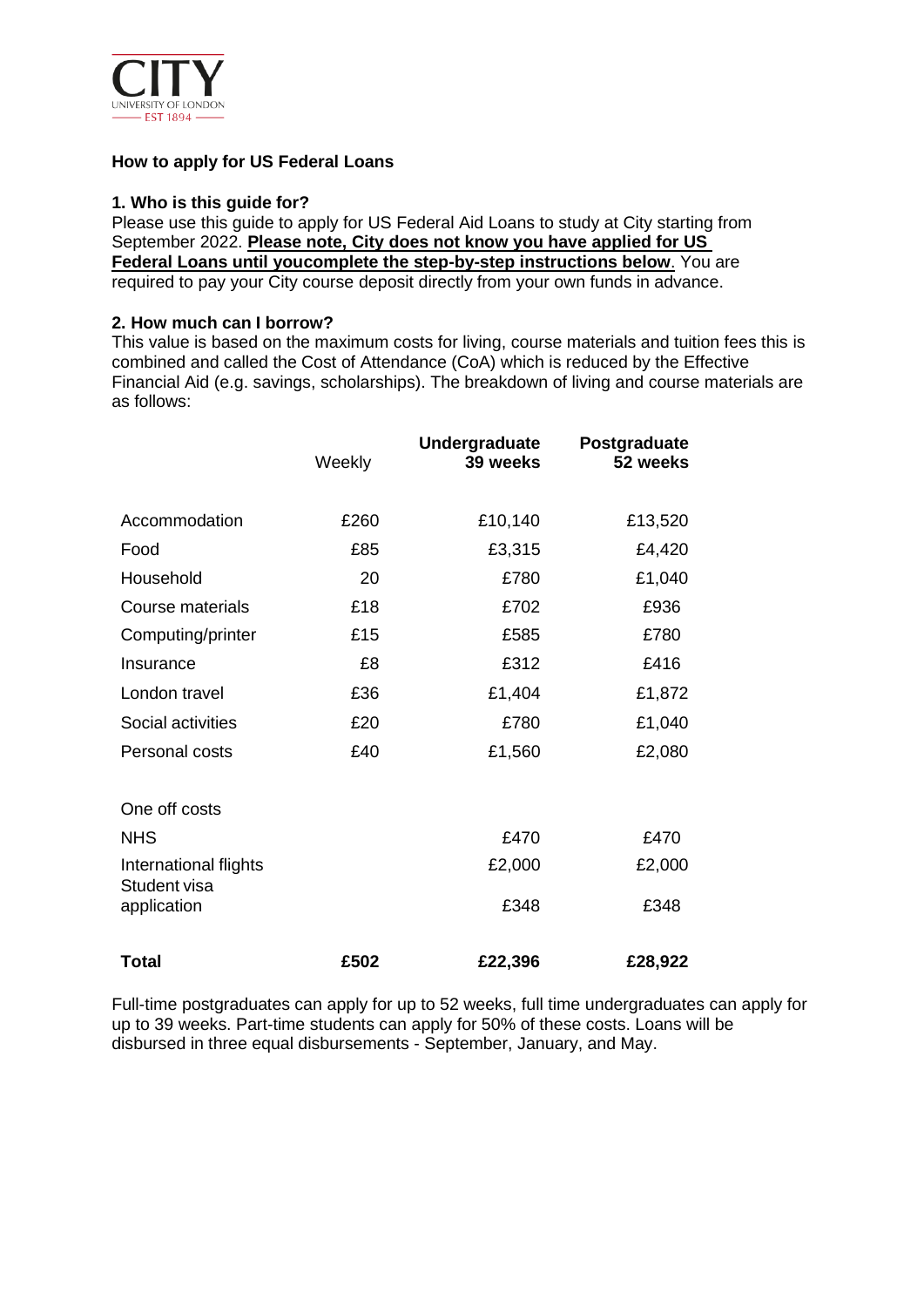# **3. How do I apply?**

A. Complete Your Free Application for Federal Student [Aid \(FAFSA\)](https://studentaid.gov/h/apply-for-aid/fafsa)

- B. Complete the following via <https://studentaid.gov/h/complete-aid-process>
	- ✓ Entrance Counselling for sub/unsub **&** PLUS loan
	- ✓ Master Promissory Notes for sub/unsub **&** PLUS loan
	- $\checkmark$  PLUS Loan Credit Check

C. Download and complete the City Cost of Attendance calculator (excel file) you will need:

- $\checkmark$  Your City student application number
- $\checkmark$  Your course tuition fee rate.

D. Complete the City US Student Loan Application form online [https://cityunilondon.eu.qualtrics.com/jfe/form/SV\\_9FADoIsRfG9KsiW](https://cityunilondon.eu.qualtrics.com/jfe/form/SV_9FADoIsRfG9KsiW)

You will need:

- $\checkmark$  Your City student application number;
- ✓ A copy of your Master Promissory Note sub/unsub **&** PLUS loan
- ✓ A screenshot of your Entrance Counselling s sub/unsub **&** PLUS loan
- ✓ Credit Check outcome letter
- ✓ Copy of your Cost of Attendance Calculator;
- ✓ The value of the loans you wish borrow
- ✓ Your course tuition fee rate.

### **4. Are any courses not eligible for US Federal Aid loans?**

Yes, these include but are not limited to, non-degree programmes, distance learning programmes, programmes which are less than 50% of the full-time equivalent, programmes offered at non-City sites and courses based in the City Division of Nursing. Students on any programme based in the U.S, any unit of a programme based in the U.S, on study leave based in the U.S, are not eligible for Direct Loans - this is non-negotiable and is a regulation set by the U.S Department of Education. **Only the following nondegreecourses are eligible for Direct Loans: Bar Professional Training Course, Legal Practice Course, Graduate Diploma in Law and Speech and Language Therapy Postgraduate Diploma.** For information about the Gainful Employment statistics of these courses, pleasevisit the course pages.

### **5. How will my tuition fees be paid?**

You are required to pay your course deposit directly from your own funds. The remaining balance will be deducted in three instalments from each of the three loan disbursements in September, January and May. If your loan does not cover the entire tuition fee instalment due the City Income Team will contact you to arrange payment.